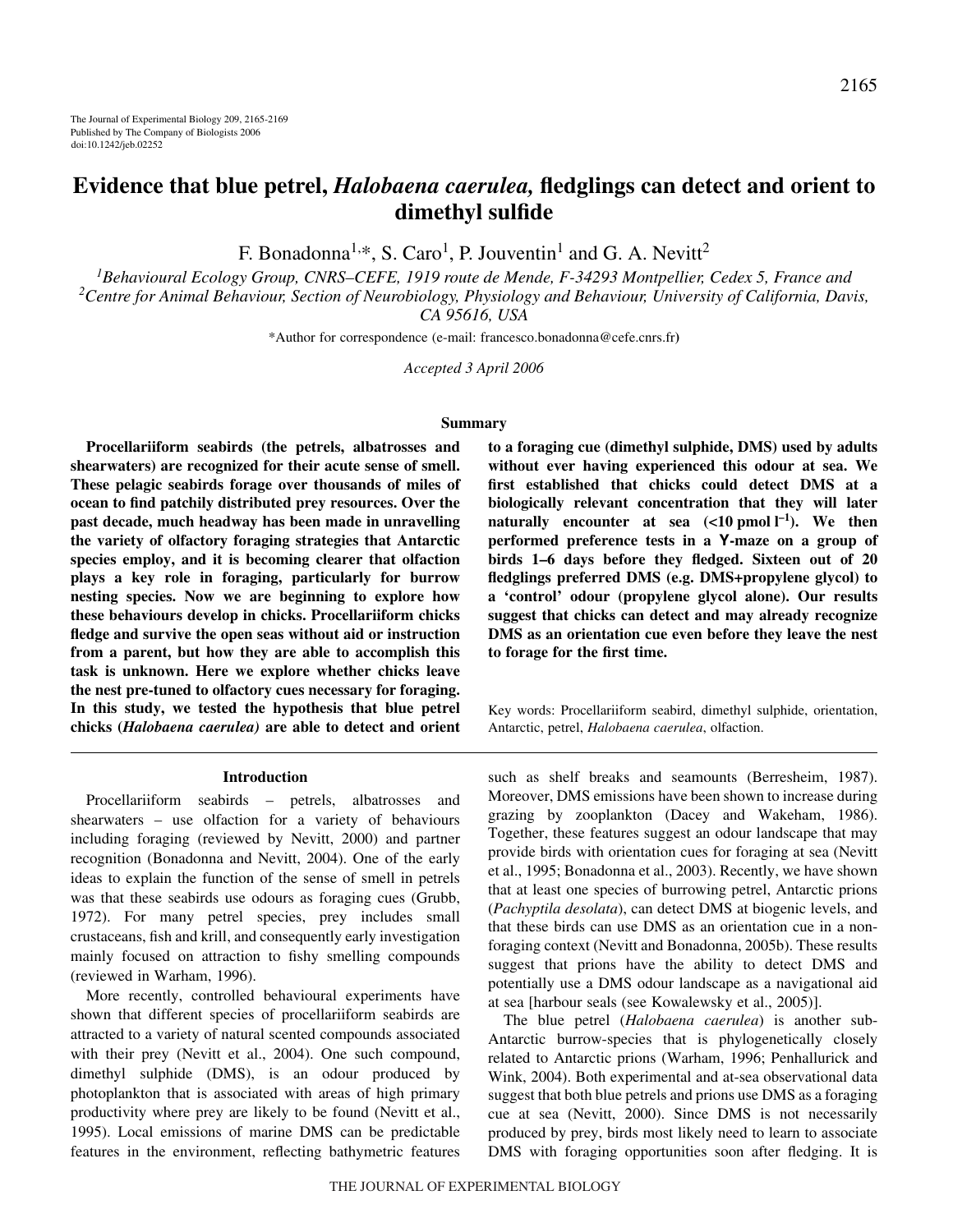possible that this association is learned even before chicks fledge, since returning parents bring back scents on their feathers and in the regurgitations that are fed to chicks. Such early learning would be particularly advantageous for petrels since, unlike other pelagic species, parents abandon the chicks up to 10 days before they fledge, leaving them to leave their underground burrows and forage independently in a thoroughly unfamiliar environment (Warham, 1996). While it is possible that naïve fledglings find productive areas through information transfer, i.e. by way of watching or following other birds coming and going from the colony (Ward and Zahavi, 1973), it would be most efficient if chicks were able to recognize foraging opportunities on their own as soon as they leave the nest. Thus, the possibility we have been exploring is whether chicks leave their underground burrow with a sense of smell that is already finely tuned to the ocean environment (see also Cunningham et al., in press).

An initial study using the 'Porter method' showed that blue petrel chicks are able to detect both DMS at micromolar concentrations and a second, presumably unfamiliar, rosescented odour, phenyl ethyl alcohol (Cunningham et al., 2003). While the DMS concentration tested was considerably higher than ambient levels that adults would encounter at sea (discussed in Nevitt and Bonadonna, 2005b), these results demonstrated that petrel chicks have a well developed olfactory sense and may be responsive to odours. Since we know that olfactory sensitivities may be shaped by early experience in many vertebrate species, such as rabbits (Semke et al., 1995), ferrets (Vargas and Anderson, 1996), salmon (Nevitt and Dittman, 1998) and chickens (Sneddon et al., 1998), we have since hypothesized that blue petrel chicks may be able to learn biologically important odours before they leave the nest (Nevitt and Bonadonna, 2005b; Cunningham et al., in press; G. A. Nevitt, R. W. Van Buskirk, G. B. Cunningham and H. Weimerskirch, manuscript submitted for publication). If this were the case, then chicks would be predisposed to use odours they have associated with food in the nest as foraging or orientation cues at sea. Inspired by this idea, we wanted to test whether blue petrel chicks can detect DMS at biogenic levels, and whether they are predisposed to use DMS as an orientation cue before fledging.

# **Materials and methods**

We performed our experiments on Ile Verte (49°51'S,  $70^{\circ}05'E$ , ~1 km diameter) in the gulf of Morbihan in the Kerguelen Archipelago. We chose blue petrels, *Halobaena caerulea* Gmelin 1789 for this investigation because at-sea studies indicate that these species naturally associate with DMS (Nevitt, 2000), suggesting that they can smell it, and potentially use it as an orientation cue. Experiments were performed between 24 December 2003 and 15 January 2004, and from 18 January and 12 March 2005. Birds were banded prior to the study to identify individuals. For each experiment, birds were used only once. Since blue petrels lay a single egg, only one chick per nest was tested.

# *Chick's response to DMS*

We tested the olfactory responses of 22 blue petrel *Halobaena caerulea* chicks using the Porter method (see Porter et al., 1999; Cunningham et al., 2003). Briefly, chicks enter a sleep-like state, and the chick's responses are scored in response to odour stimuli. This technique is non-invasive, does not affect fledging success, and has been successfully applied to blue petrel chicks for other studies (Cunningham et al., 2003). Chicks were tested at approximately 15–20 days post hatch (24 Dec–15 Jan; wing chord,  $33.4 \pm 1.7$  mm; tarsus,  $24.8\pm0.6$  mm; mass,  $135.3\pm6.6$  g).

For each test, a chick was removed from its burrow and transported in a cotton bag to a well ventilated field hut  $(4 \text{ m} \times 6 \text{ m})$  about 0.5 km from the colony. The chick was then positioned in a freshly lined holding chamber (approximately  $10 \text{ cm} \times 5 \text{ cm} \times 5 \text{ cm}$  opened at both ends. The chick's head protruded from one end while the chamber walls provided contact around the bird's body. Once in the chamber, the chick quickly (within 3 min) entered a sleep-like state in which the head drooped slightly and the eyes closed. As in earlier studies, chicks were considered to be 'asleep' when the eyes were closed, the head drooped, and the legs and wings relaxed. We let chicks sleep for at least 3 min before initiating a trial.

Stimuli (DMS or Control, see below) were presented by puffing odour above the tube nose using a 500 ml Nalgene<sup>®</sup> squeeze bottle. The tip of the bottle was positioned  $\sim$ 3 cm from the opening of the tube nose. The bottle was then squeezed 1–2 times in a 5 s period, producing brief puffs of odorant-saturated air near the bird's nostrils. Responses to odorant presentations were recorded for 1 min and scored categorically as one (indicated by biting movements, vocalizations, distinct head or body movements) or zero (typically no reaction) for each bird (modified from Porter et al., 1999). Scoring was done blind in that the solutions were prepared and coded by one experimenter prior to the start of a trial. The second experimenter delivering the stimulus and recording the response did not know the identity or concentration of the stimulus being delivered. If the chick woke up during a test, the chick was given up to 3 min for it to return to a sleep-like state. The bird was then allowed to sleep before continuing the experiment. If the bird did not fall asleep within 3 min, it was immediately returned to its burrow.

DMS solution (10 pmol  $l^{-1}$ , 100 ml) was prepared daily from stock solution  $(1 \text{ mmol } l^{-1})$ ; Sigma-Aldrich, St Louis, MO, USA) and bottled spring water (Evian<sup>®</sup>) using sterile glassware. Control solution contained 100 ml water only. Test solutions were transferred to clean Nalgene<sup>®</sup> squeeze bottles. Bottles were allowed to sit for at least 3 h at ambient temperature (9–13°C) to equilibrate the headspace. We calculated the headspace to be 18–21% of solution concentration using established methods [(Dacey et al., 1984), assuming an equilibrium coefficient K=15–20 at a temperature range of 10–14 $\rm ^{\circ}C$ , or approximately 2 pmol  $\rm l^{-1}$ ]. This concentration falls well within the biogenic concentrations that adults encounter while foraging (see Nevitt and Bonadonna, 2005b).

Tests were conducted during daylight hours within a narrow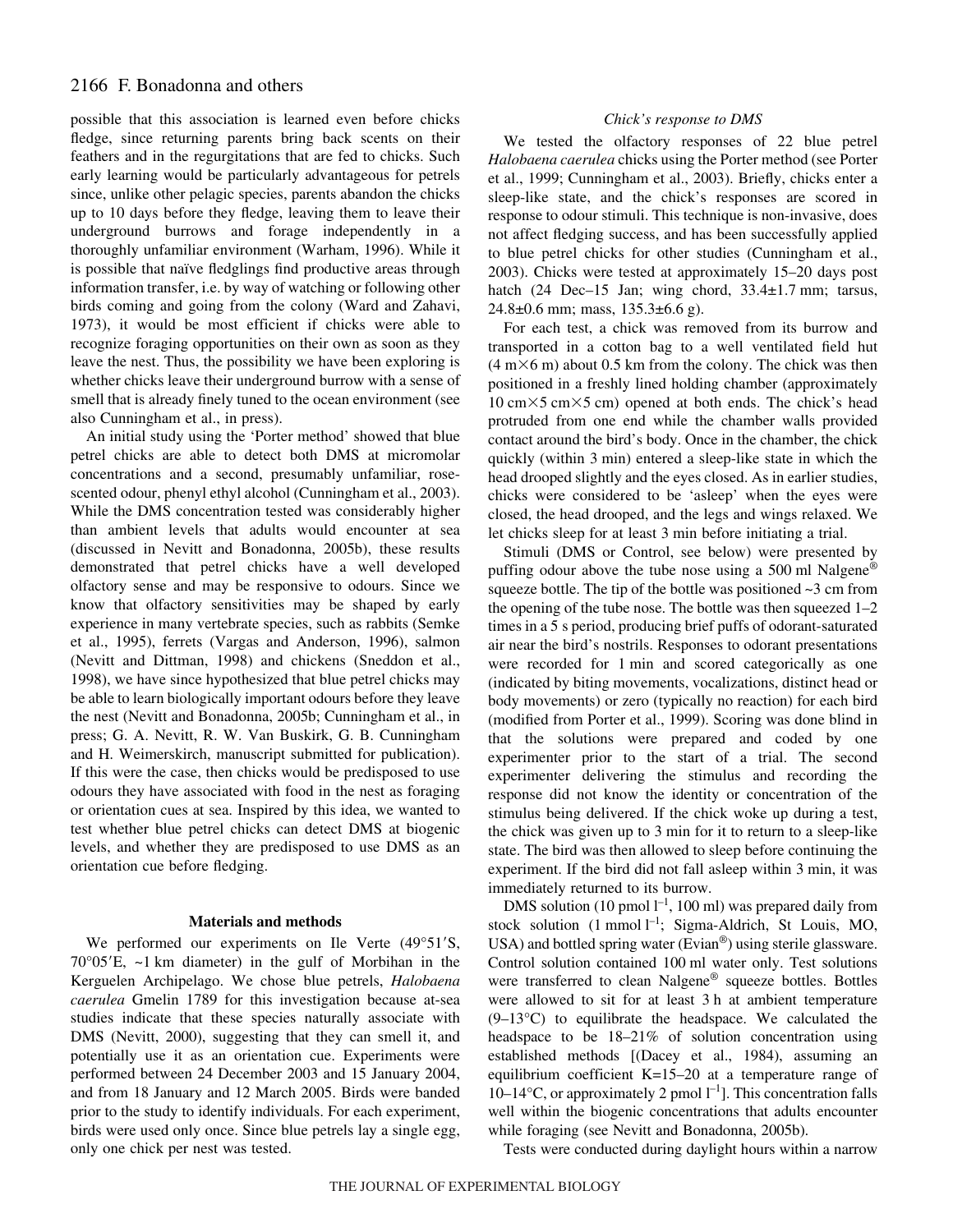temperature range (9–13°C) during daylight hours when parents were at sea. Chicks were transported and tested one at a time and spent approximately 15 min away from the nest. Each chick was weighed after testing. We checked burrows again prior to fledging to monitor any adverse affects to fledging success; weight gain and wing chord growth were within normal parameters (Jouventin et al., 1985) and no mortality was noted.

#### *Behavioural experiments*

To determine whether blue petrel chicks would orient to DMS before fledging, we presented birds with DMS in a Ymaze. We have previously established that other burrow nesting species orient to unfamiliar odours in Y-mazes. We have previously shown that adult prions prefer DMS to an unfamiliar odour (Nevitt and Bonadonna, 2005b). In this experiment, adults had previously experienced DMS at sea, and thus we assumed it was a familiar odour to them. Therefore, in the present experiment, we predicted that if chicks were also already familiar with DMS (i.e. through contact with their parents or food), then they would also orient to this compound in a Y-maze.

The Y-maze was constructed from opaque PVC wire housing and had three 60 cm symmetrical arms (for details, see Bonadonna and Nevitt, 2004; Nevitt and Bonadonna, 2005b). One arm was used as the starting point and was fitted with two trapdoors that formed a temporary holding compartment for the bird. Since chicks are negatively phototactic, odour choice arms were darkened. The end of each odour choice arm was equipped with a CPU cooling fan (Globe Fan Technology Co. Ltd., product number S05010, Taiwan) mounted on a partition to provide a low-noise, controlled airflow  $(9 \text{ CFM}; 243 \text{ l min}^{-1})$ . In the compartment behind the fan, a Petri<sup>®</sup> dish (5.5 cm diameter) containing either DMS (1  $\mu$ mol ml<sup>-1</sup>, 4 ml) or control solution provided the stimuli. Odour stimuli were alternated between arms for each trial and frequently exchanged with fresh solutions. After each trial, the maze was washed thoroughly with methanol (70%) to remove any odour residue.

DMS solution was prepared in propylene glycol  $(4 \text{ ml};$ 1  $\mu$ mol l<sup>-1</sup>); control solution contained propylene glycol only (4·ml). DMS is much more soluble in propylene glycol than in water. To humans, this compound is lightly scented, suggesting that birds had to discriminate between two scented compounds rather than the presence or absence of odour. We have previously estimated the evaporation rate to be  $\sim 0.1 \text{ ml h}^{-1}$  or 1.7 nmol  $l^{-1}$  min<sup>-1</sup> (Nevitt and Bonadonna, 2005b). This concentration, diluted by air flow in the maze  $(2401 \text{ min}^{-1})$ , suggests that blue petrels were presented with an average stimulus concentration of  $\lt 10$  pmol  $l^{-1}$  during experimental trials. This concentration is below the detection threshold for humans (Kowalewsky et al., 2005), but falls well within estimates of biogenic emissions that birds are likely to encounter at frontal zones in the Kerguelen plateau where adults are known to forage (Berresheim, 1987; Sciare et al., 1999; Nevitt, 2000).

Chicks were tested one at a time. Each chick was away from its nest for a maximum of 30 min and we noted no deleterious effects to fledging success. For each experimental trial, a bird was removed from its burrow, transported to the maze and then placed in the temporary holding compartment for a 1 min acclimation period. An inner trapdoor was then lifted, which allowed the bird to make a choice. We assessed the bird's choice without disturbing the bird by the sounds of it walking in the particular arm of the maze. We scored a positive choice if the bird travelled halfway down an arm and stopped for at least 1 min. Most birds stopped at the end of the arm and remained there. No-choice birds tended to sit quietly in the entryway, and were removed from the maze after 15 min. The choice time was considered to be the time that a chick took to walk halfway up each maze's arm.

The chicks used for Y-maze experiments all had adult plumage and successfully fledged 1–6 days after testing (mean  $\pm$  s.e.m.: 3.6 $\pm$ 1.6 days) at about 44 days after hatching (43 $\pm$ 2 days) (Jouventin et al., 1985). Fledglings were tested after parental abandonment, and thus had not been recently fed.

### *Statistical analyses*

Statistical analyses were performed using SYSTAT. For Porter method studies, DMS and control scores were compared using a Wilcoxin sign-rank test for paired data. Y-maze data were analyzed using a Binomial test (Zar, 1996). Values are expressed as mean ± s.e.m.

## **Results**

## *Chick's response to DMS*

During the 2003–2004 field season, we first verified that chicks could detect picomolar concentrations of DMS [10 pmol  $l^{-1}$  solution concentration,  $\sim$ 2 pmol  $l^{-1}$  headspace concentration (Dacey et al., 1984)] using the Porter method (Porter et al., 1999). Average scores were significantly higher for DMS than for the control stimulus (*P*<0.03, *W*=–63.0, Wilcoxon matched-pair sign ranks test,  $N=22$ ; Fig. 1).

#### *Behavioural experiments*

During the 2004–2005 field season, we ran chicks in a Ymaze to test attraction to DMS under controlled conditions. Of the 24 birds tested, 20 successfully made a choice. Sixteen (mass:  $167\pm24.8$  g, mean  $\pm$  s.e.m.) oriented to DMS whereas four (mass  $154\pm10.2$  g) oriented towards control (binomial test *P*<0.01; Fig. 2). Choices were typically made within 3–4 min (mean  $\pm$  s.e.m.: DMS: 247 $\pm$ 165 s; control, 176 $\pm$ 183 s). Four birds (mass:  $157\pm44.7$  g) did not choose an arm but stayed in the entryway of the maze. No differences in choice time, mass, or the number of days between testing and fledging were found between birds orienting to DMS or to control (Mann–Whitney *U*-test: choice time, *U*=32, *P*=0.45; mass, *U*=30, *P*=0.34; number of days, *U*=38, *P*=0.74).

### **Discussion**

The results presented here demonstrate that blue petrel chicks can detect and are attracted to DMS within a concentration range that they will naturally encounter while foraging as adults at sea. This concentration is less than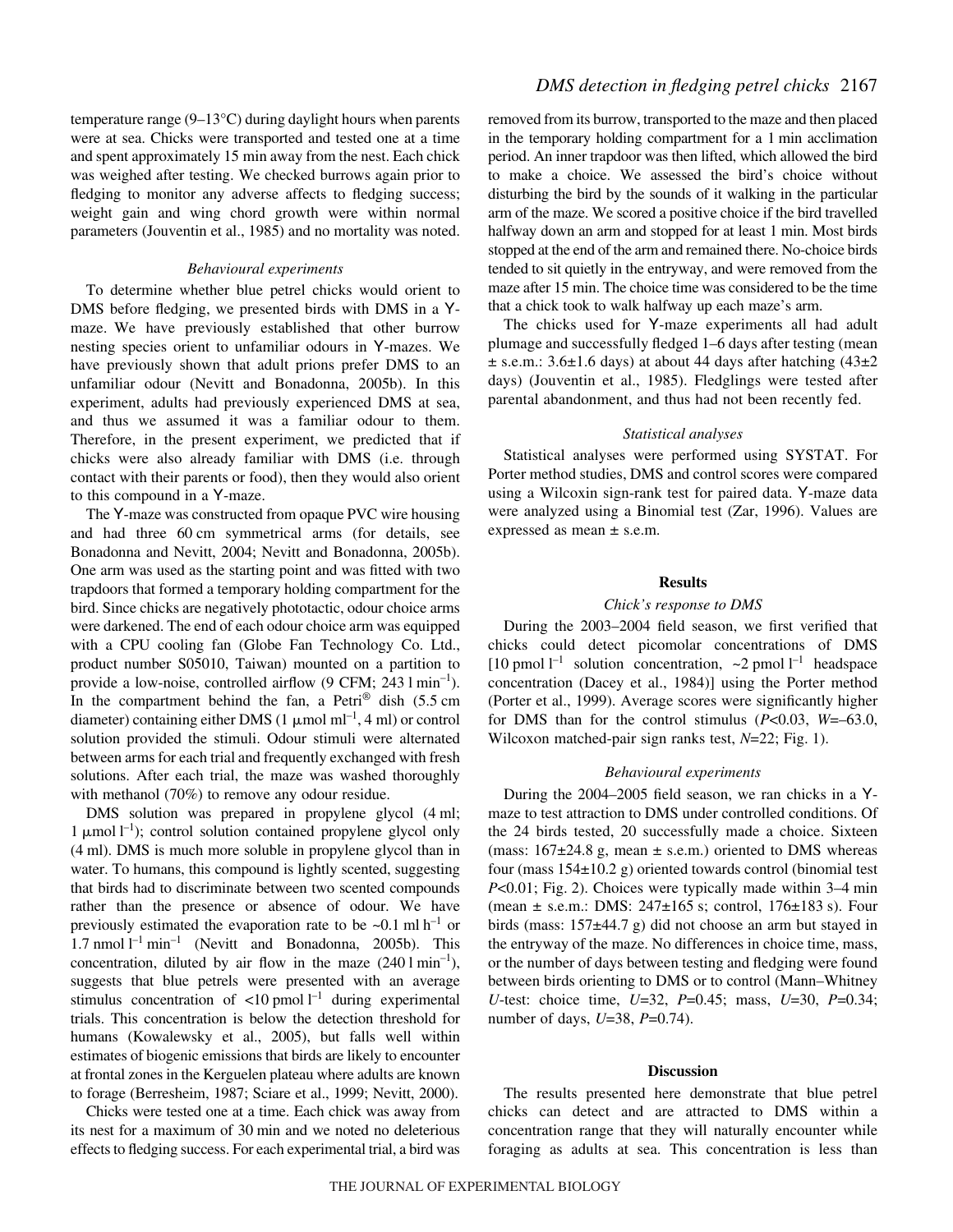# 2168 F. Bonadonna and others



Fig. 1. Responses to DMS using the Porter method. Black bar, average response to DMS solution (10 pmol  $l^{-1}$ ); white bar, response to control solution (water). Values are means  $\pm$  s.e.m. Differences are significant (Wilcoxon matched-pair sign ranks test, *P*<0.03, *N*=22 chicks, 15–20 days old. See text).



Fig. 2. Orientation to DMS in a Y-maze. Each histogram shows the percentage of blue petrel chicks that chose DMS, control (C) or did not chose (NC) in Y-maze tests.

10 pmol  $l^{-1}$  and is similar to the detection abilities we have calculated for Antarctic prions in Y-maze experiments (Nevitt and Bonadonna, 2005b), and at least five orders of magnitude below olfactory detection thresholds typically reported for other avian species (Roper, 1999). One of the improvements made to our experimental design in the present study is that we confirmed detection ability at picomolar concentrations using a second method, the Porter method. This method is noninvasive and allowed us to test responses of an adequate sample size of chicks to DMS under conditions in which odorant delivery and concentration were well controlled.

Although the Y-maze we used here was similar to the one we used in previous experiments that tested attraction to DMS in Antarctic prions (Nevitt and Bonadonna, 2005b), the motivation of the subjects we tested was probably different. With prions, we tested adults who had recently returned from sea and were subsequently well fed in preparation for a 10–15 day incubation shift on the nest. Because these test subjects were not motivated to look for food, we assumed that

DMS in the Y-maze indicated an avenue of escape to ocean. By contrast, the blue petrel chicks that were tested in the present experiment had not been recently fed, and were within a few days of fledging. These birds had also never experienced DMS in the context of the pelagic environment. Moreover, because chicks were given a choice between two different odours (DMS in propylene glycol *vs* propylene glycol alone), the attraction seemed to be specific to DMS rather than to the presence of any scented cue. Based on these results, we conclude that the scent of DMS may already be associated with food before the chick leaves the nest.

Why would an ability to smell DMS be advantageous for a fledgling? At sea, DMS emissions become elevated in areas where zooplankton is grazed by phytoplankton (Dacey and Wakeham, 1986; Daly and DiTullio, 1996). Consequently, DMS characterises areas rich in zooplankton, in what is presumed to be a visually uniform environment, at least to humans. Using changes in an odour landscape would seem to be an efficient mechanism for localising patchily distributed prey (Nevitt, 2000), but how or when birds learn to associate prey-related odours with food or foraging opportunities is unclear. One possibility is that young petrels learn to associate feeding areas with DMS in their first months or years at sea. However, our results, complemented by those of other studies, indicate that chicks already may recognize DMS [or food odours (Cunningham et al., in press)] even before they leave the nest. Alternatively, it is commonly assumed that young petrels learn how to forage primarily by watching other birds [the 'information center' hypothesis (Ward and Zahavi, 1973)]. While monitoring the activity of conspecifics probably contributes to learning how to forage, this hypothesis ignores the critical role olfaction plays in the foraging behaviour of certain species, and particularly, burrow-nesting species (Nevitt et al., 2004).

Thus, with respect to sensitivity to DMS, two additional possibilities may be considered: (a) DMS may stimulate an innate attraction; (b) chicks reared in burrows learn odour cues before leaving the nest. It could be argued that hard-wired olfactory sensitivities usually function for highly constrained uses [i.e. pheromone attraction, for example (Shaal et al., 2003)]. However, olfactory behaviours that have evolved to contend with variability in the environment tend to be shaped by learning (reviewed by Hudson, 1999). Moreover, behaviours that can be learned are more flexible to adapt to environmental change or to differences that may exist between different populations living in different areas. For example, among the Antarctic procellariiforms, species show a great deal of variation in their foraging strategies, particularly with respect to their attraction to different scented compounds linked either to their prey or to the ecological characteristics of the species on which they forage (Nevitt, 1999; Nevitt et al., 2004; Nevitt and Bonadonna, 2005a). It follows that, in the context of foraging in a highly variable environment, an inflexible, innate sensitivity to a specific suite of prey odours is not likely to be adaptive.

Furthermore, data from a variety of systems support the hypothesis that procellariiform chicks might learn to associate relevant foraging odours to food during the rearing period. For